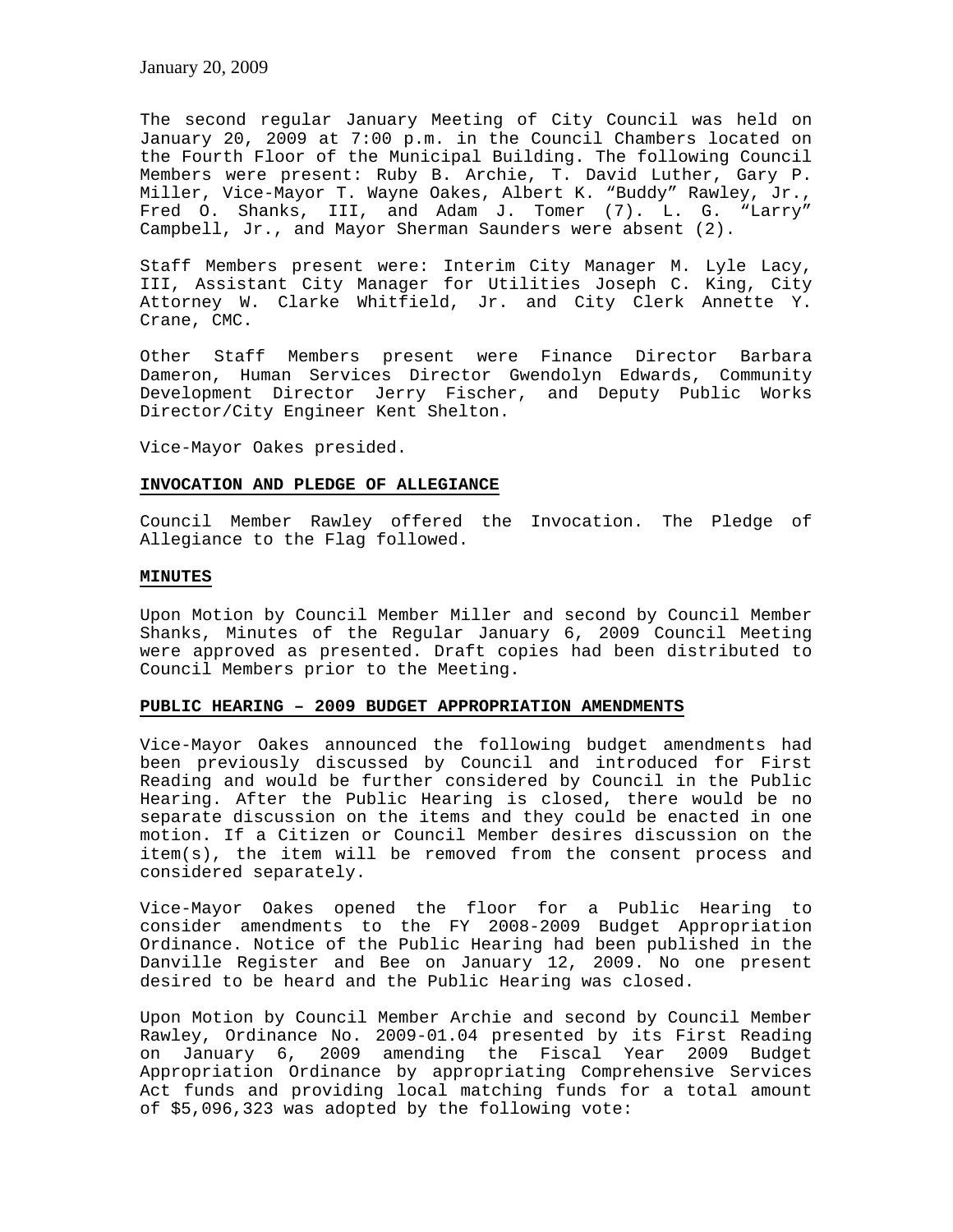VOTE: 7-0 AYE: Archie, Luther, Miller, Oakes, Rawley, Shanks and Tomer (7) NAY: None (0) ABSENT: Campbell and Saunders (2).

Upon Motion by Council Member Archie and second by Council Member Rawley, Ordinance No. 2009-01.05 presented by its First Reading on January 6, 2009 amending the Fiscal Year 2009 Budget Appropriation Ordinance by increasing revenues to anticipate the receipt of funds from the United States Department of Justice Community Oriented Policing Services Secure our Schools Grant program in the amount of \$46,032 and appropriating same was adopted by the following vote:

| VOTE:   | $7 - 0$                                           |
|---------|---------------------------------------------------|
| AYE:    | Archie, Luther, Miller, Oakes, Rawley, Shanks and |
|         | Tomer (7)                                         |
| NAY:    | None (0)                                          |
| ABSENT: | Campbell and Saunders (2).                        |

## **REQUEST VDOT TO ADD/DELETE CERTAIN STREETS FROM DANVILLE HIGHWAY MAINTENANCE SYSTEM**

Council Member Rawley moved adoption of a Resolution entitled:

#### RESOLUTION NO. 2009-01.01

A RESOLUTION AUTHORIZING AND APPROVING A REQUEST BY THE CITY TO THE VIRGINIA DEPARTMENT OF TRANSPORTATION THAT CERTAIN STREETS BE ADDED TO OR DELETED FROM THE DANVILLE HIGHWAY MAINTENANCE SYSTEM.

The Motion was seconded by Council Member Shanks and carried by the following vote:

| VOTE:   | $7 - 0$                                           |
|---------|---------------------------------------------------|
| AYE:    | Archie, Luther, Miller, Oakes, Rawley, Shanks and |
|         | Tomer (7)                                         |
| NAY:    | None $(0)$                                        |
| ABSENT: | Campbell and Saunders (2).                        |

### **BUDGET AMENDMENT – FY 2009 – U. S. DEPARTMENT OF TRANSPORTATION**

Upon Motion by Council Member Shanks and second by Council Member Archie, an Ordinance entitled:

#### ORDINANCE NO. 2009-01.07

AN ORDINANCE AMENDING THE FISCAL YEAR 2009 BUDGET APPROPRIATION ORDINANCE TO PROVIDE FOR A GRANT IN THE AMOUNT OF \$27,000 FROM THE UNITED STATES DEPARTMENT OF TRANSPORTATION

was presented by its First Reading, as required by City Charter, to lie over before final adoption.